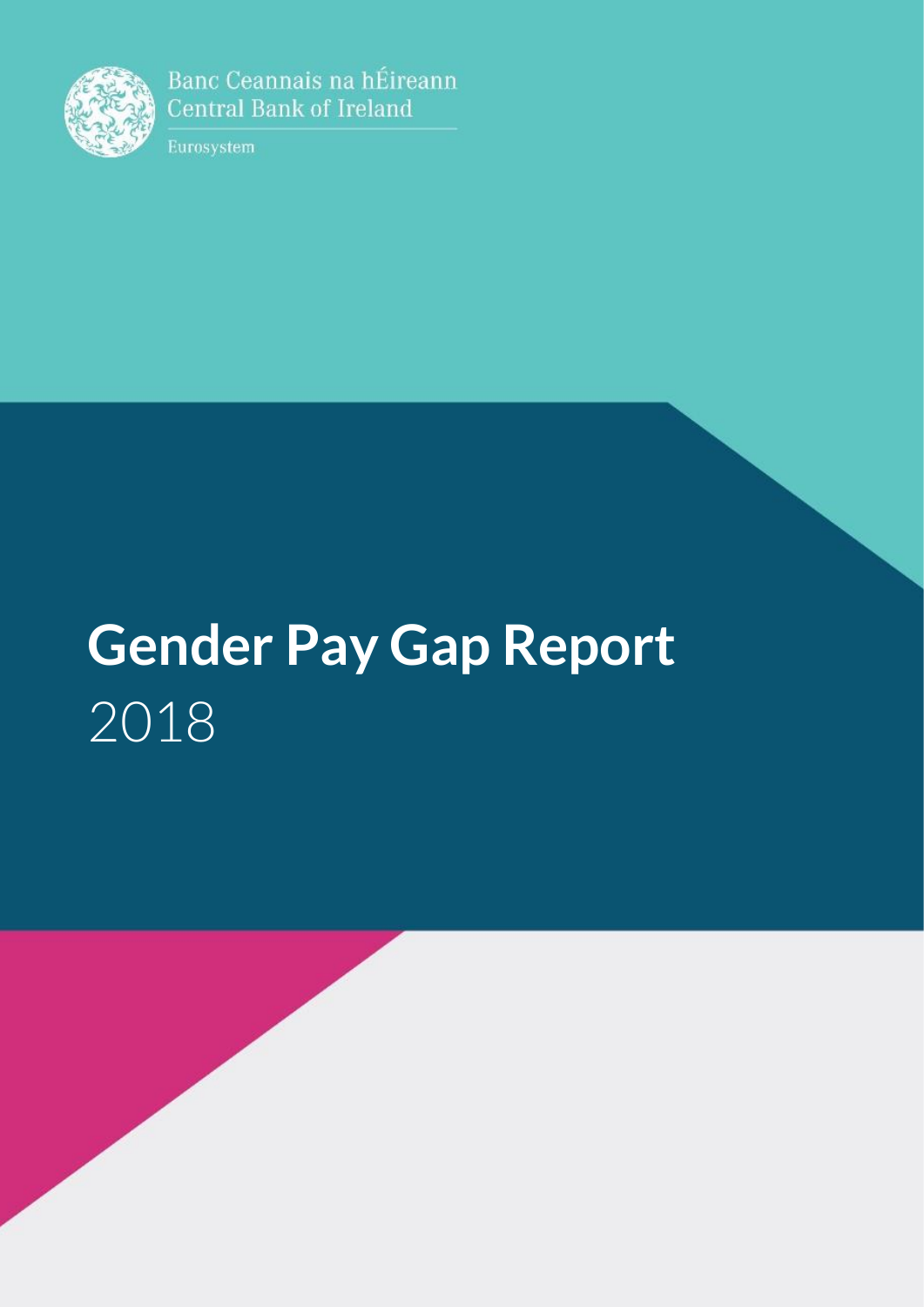# Introduction

At the Central Bank of Ireland (the Central Bank), we are committed to creating a diverse and inclusive workplace where all our people are respected, valued and can thrive to reach their full potential.

We believe that not only is this is the right thing to do, but also that it delivers many important organisational benefits, such as:

- $\checkmark$  Attraction and retention of a wider talent pool
- $\checkmark$  Less group think, more challenge, greater innovation and better decision making
- $\sqrt{\phantom{a}}$  An enhanced employer brand and reputation
- $\checkmark$  Improved employee engagement as colleagues feel valued and included

Ultimately delivering on this commitment will contribute to the delivery of our mandate of *safeguarding stability and protecting consumers,* and support our vision of being *trusted by the public, respected by our peers and a fulfilling place to work*.

### **Headline Gender Pay Gap Figures**

.

The gender pay analysis and profile is based on annualised base pay effective 1 January 2018. Our pay structures are:

- Informed by public sector guidelines:
- Fully transparent an[d published;](https://www.centralbank.ie/docs/default-source/careers/policies/staff-categories-salary-scales-and-salary-bands.pdf?sfvrsn=26) and
- Provide for equal pay for equal work.

Across the Central Bank, our gender profile is 50% male/ 50% female and has remained close to this level over recent years. There are some differences in gender profiles across different grades, with, for example, a 61% male / 39% female split at our senior leadership level. Consequently, while there are no differences between pay levels at any given grade, overall, there is a 2.7% difference between the average pay for males and females across the Central Bank.<sup>1</sup>

Gender pay gap is the difference between male and female employees average annualised base pay

Gender pay profile as at 1 January 2018 was 2.7% in favour of males

Our gender profile is 50% male/ 50% female

Our transparent pay structures provide for equal pay for equal work

 $1$  The gender pay gap is calculated as the difference in average annualised base pay between male and female staff as of the 1January 2018.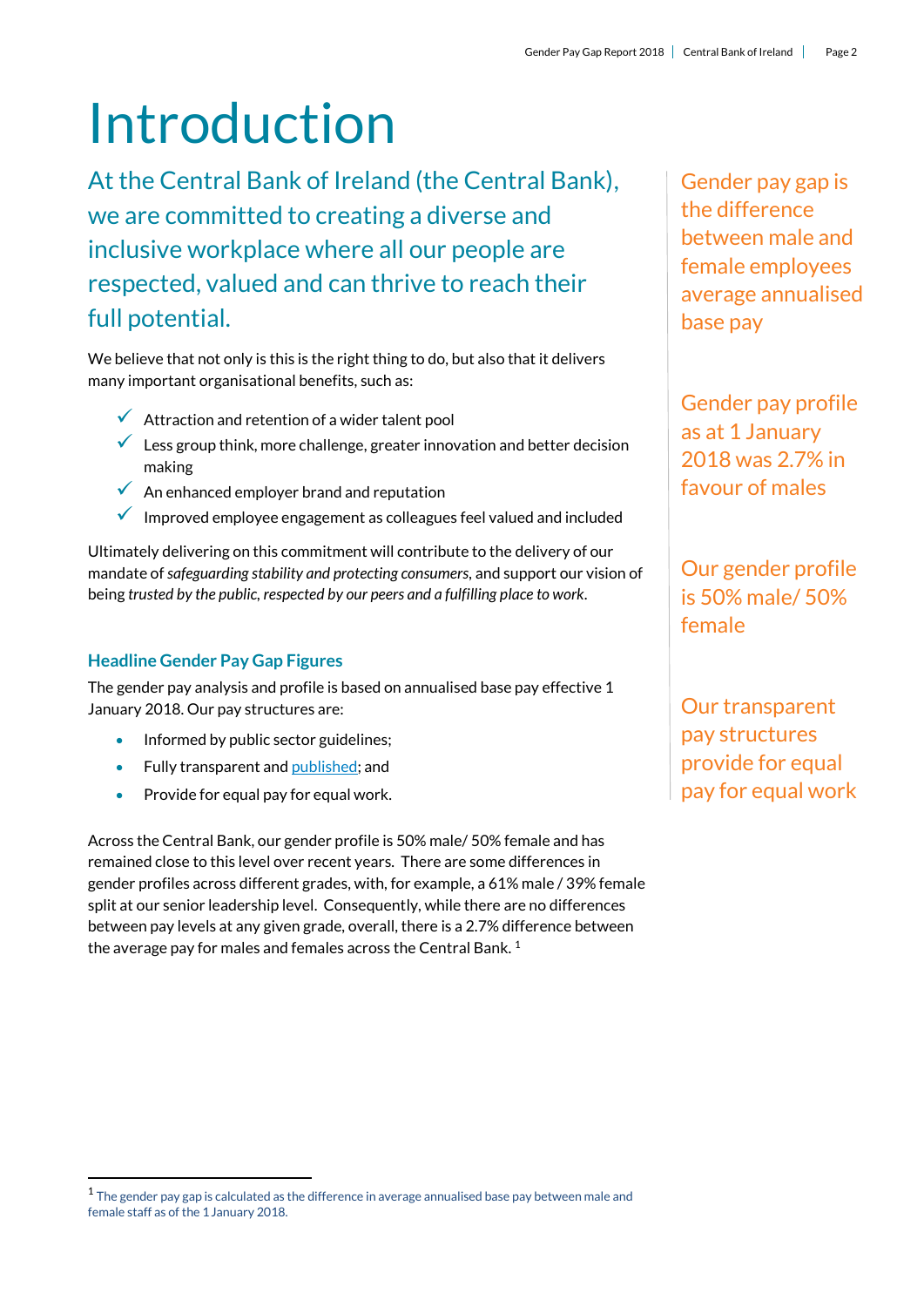#### **Gender Representation by Salary Scale/Grade**

Table 1 | Gender Representation by Salary Scale/Grade

| Grade                                       | <b>Female</b> | <b>Male</b> |
|---------------------------------------------|---------------|-------------|
| <b>Senior Leadership Committee</b><br>(SLC) | 39%           | 61%         |
| <b>Head of Division (HOD)</b>               | 49%           | 51%         |
| <b>Head of Function (HOF)</b>               | 41%           | 59%         |
| <b>Bank Professional 1 (BP1)</b>            | 47%           | 53%         |
| <b>Bank Professional 2 (BP2)</b>            | 47%           | 53%         |
| <b>Bank Professional 3 (BP3)</b>            | 51%           | 49%         |
| <b>Bank Executive (BE)</b>                  | 59%           | 41%         |
| <b>Bank Officer (BO)</b>                    | 59%           | 41%         |
| <b>Technical &amp; General (T&amp;G)</b>    | 29%           | 71%         |
| <b>Total</b>                                | 50%           | 50%         |

All roles align to pay grades.

Pay progression within those grades is incremental for all employees subject to satisfactory performance.

The table (left) illustrates our gender profile by pay grade. This distribution shapes the **key drivers** of the Central Bank's gender pay profile and highlights:

- The considerably higher number of male employees in Technical & General pay grades;
- The higher number of female employees in Bank Officer and Bank Executive pay grades; and
- The lower number of female employees in grades from Bank Professional 2 and above.

#### **Table 2 | Gender Profile by Pay Grade**

The graph (below) illustrates either a male or female positive pay difference by pay grade.

Overall, there is a 2.7% pay gap in favour of male employees.

All employees in grades Bank Officer (BO) and above can incrementally reach the maximum of their pay grade over time.

Employees on secondment, career break, interns and long-term sick leave are not included in the analysis.

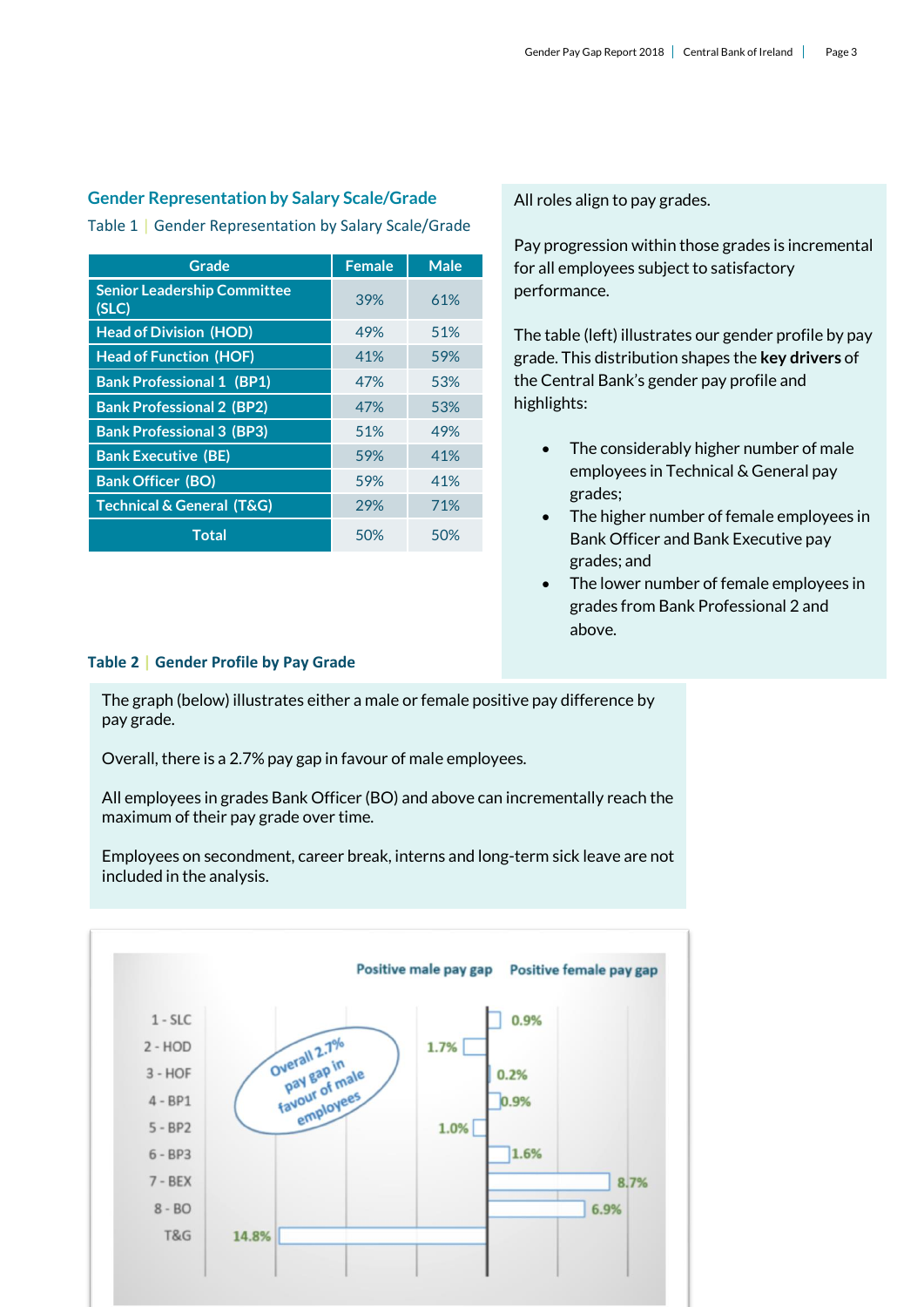#### **Continued Focus**

The Central Bank has had a wide range of policies and practices in place that have combined to create a diverse and inclusive working environment. Examples of this include:

- A Diversity and Inclusion Steering Group chaired by the Deputy Governor, Prudential Regulation;
- Four employee-led, leadership sponsored D&I Networks (Women's, Parents & Carers, Rainbow and BankAbility Networks);
- Excellent flexible working arrangements and family friendly initiatives such as part-time working, flexible hours, increasing remote working options, paid maternity, adoptive and paternity leave and flexible parental leave arrangements;
- Extensive range of Learning & Development offerings including coaching, mentoring and career planning which support all staff to thrive and reach their full potential; and
- Membership of th[e 30% Club](https://30percentclub.org/about/chapters/ireland) and signatory to the [Diversity Charter](http://www.diversity-charter.com/diversity-charter-ireland-charter.php)  [Ireland](http://www.diversity-charter.com/diversity-charter-ireland-charter.php)

Building on our strong foundations, we are committed to continually enhancing our approach to all aspects of diversity and inclusion, including undertaking specific targeted actions aimed at improving the gender balance representation at senior levels. We will continue to report progress on our D&I agenda, including the gender pay analysis.

Our comprehensive and integrated D&I action plan will continue to evolve as we strive to achieve our vision

We will continue to report progress on our D&I agenda